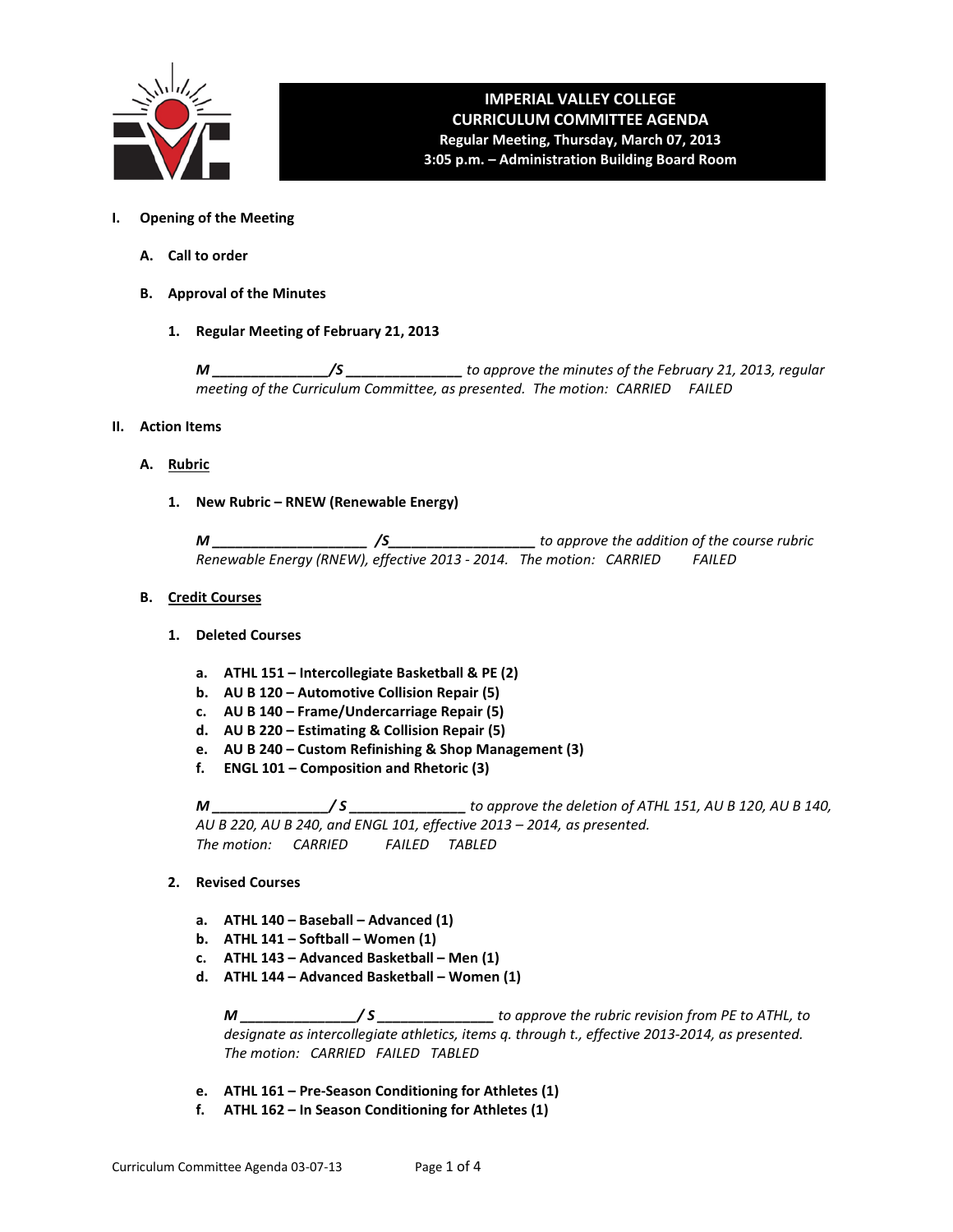*M \_\_\_\_\_\_\_\_\_\_\_\_\_\_\_/ S \_\_\_\_\_\_\_\_\_\_\_\_\_\_\_ to approve the rubric revision from PE to ATHL, to designate as intercollegiate athletics, to reduce the unit value from 1.5 to 1.0, and to reduce the total course hours from 54 to 36, for ATHL 161 and ATHL 162, effective 2013-2014, as presented. The motion: CARRIED FAILED TABLED*

**g. BUS 156 – Keyboarding: Speed and Accuracy (3)**

*M \_\_\_\_\_\_\_\_\_\_\_\_\_\_\_/ S \_\_\_\_\_\_\_\_\_\_\_\_\_\_\_ to approve the removal of repeatability and increase of class size from 30 to 35 for BUS 156, effective 2013-2014, as presented. The motion: CARRIED FAILED TABLED*

- **h. CDEV 142 – What is Developmentally Appropriate? (1)**
- **i. ENGL 250 – Creative Writing (3)**
- **j. PE 104 – Weight Training (1)**
- **k. PE 107 – Aquatic Exercise (1)**
- **l. PE 120 – Softball (1)**
- **m. PE 121 – Beginning to Intermediate Swimming (1)**
- **n. PE 127 – Tennis Advanced (1)**
- **o. PE 129 – Volleyball – Advanced (1)**
- **p. PE 130 – Adapted Physical Exercise (1)**
- **q. PE 131 – Adapted Sports (1)**
- **r. PE 142 – Advanced Swimming (1)**
- **s. PE 172 – Advanced Bowling (1)**
- **t. WE 201 – Employment Readiness (1)**
- **u. WE 210 – General Work Experience (1-3)**
- **v. WE 220 – Internship (1-4)**

*M \_\_\_\_\_\_\_\_\_\_\_\_\_\_\_/ S \_\_\_\_\_\_\_\_\_\_\_\_\_\_\_ to approve the removal of repeatability for items h. through v., effective 2013-2014, as presented. The motion: CARRIED FAILED TABLED*

**w. FILM 230 – Introduction to Film History and Criticism (3)**

*M \_\_\_\_\_\_\_\_\_\_\_\_\_\_\_/ S \_\_\_\_\_\_\_\_\_\_\_\_\_\_\_ to approve the rubric revision from ENGL to FILM, effective 2013-2014, as presented. The motion: CARRIED FAILED TABLED*

- **x. READ 018 – Reading I: Basic Development (4)**
- **y. READ 019 – Reading II: Intermediate Development (4)**
- **z. READ 111 – Analytical & Critical Reading (3)**

*M \_\_\_\_\_\_\_\_\_\_\_\_\_\_\_/ S \_\_\_\_\_\_\_\_\_\_\_\_\_\_\_ to approve the rubric revision from ENGL to READ, effective 2013-2014, as presented. The motion: CARRIED FAILED TABLED*

- **aa. ADS 150 – Sociology of Minority Groups (3)**
- **bb. SOC 150 – Sociology of Minority Groups (3)**
- **cc. SOC 101 – Introduction to Sociology (3)**

*M \_\_\_\_\_\_\_\_\_\_\_\_\_\_\_/ S \_\_\_\_\_\_\_\_\_\_\_\_\_\_\_ to approve the revision of descriptions, SLO's, and textbooks for ADS 150/SOC 150 and SOC 101, effective 2013-2014, as presented. The motion: CARRIED FAILED TABLED*

**dd. SPAN 100 – Elementary Spanish I (5)**

*M \_\_\_\_\_\_\_\_\_\_\_\_\_\_\_/ S \_\_\_\_\_\_\_\_\_\_\_\_\_\_\_ to approve the revision of the prerequisite description, for SPAN 100, effective 2013-2014, as presented. The motion: CARRIED FAILED TABLED*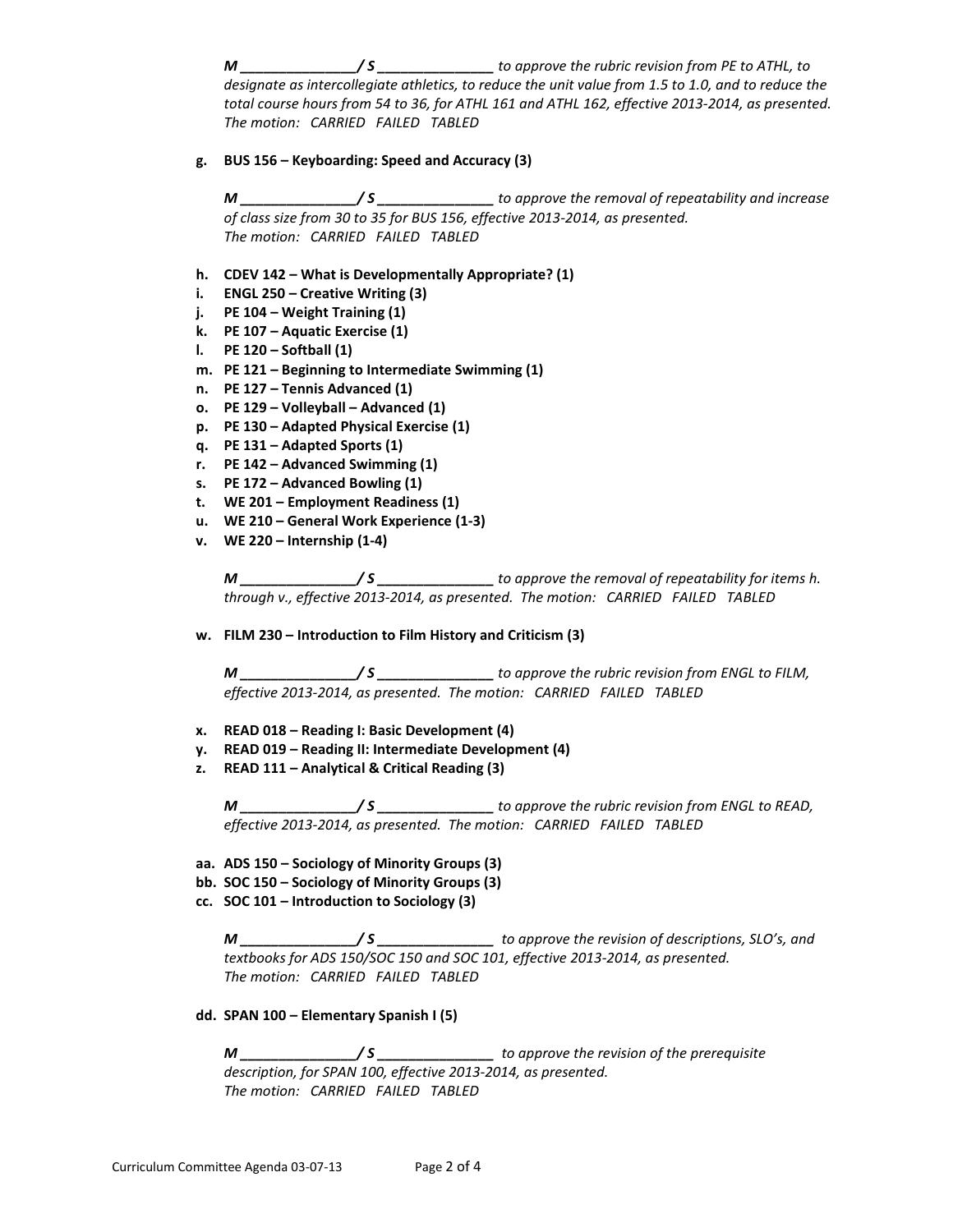- **ee. WELD 101 – Gas Tungsten Arc Welding on Plate (3)**
- **ff. WELD 102 – Arc Welding on Plate (5)**
- **gg. WELD 103 – Arc Welding on Pipe (3)**
- **hh. WELD 104 – Gas Tungsten Arc Welding on Pipe (3)**
- **ii. WELD 105 – Flux Core Arc Welding Techniques (3)**

*M \_\_\_\_\_\_\_\_\_\_\_\_\_\_\_/ S \_\_\_\_\_\_\_\_\_\_\_\_\_\_\_ to approve the addition of prerequisites, for WELD 101, WELD 102, WELD 103, WELD 104, and WELD 105, effective 2013 - 2014, as presented. The motion: CARRIED FAILED TABLED*

### **C. Degrees and Certificates**

- **1. Deleted Degree**
	- **a. English Degree**

*M\_\_\_\_\_\_\_\_\_\_/S\_\_\_\_\_\_\_\_\_\_\_ to approve the deletion of the English A.A. Degree, which has been replaced by the English AA-T Transfer Degree, effective 2013-2014, as presented. The motion: CARRIED FAILED*

# **2. Revised Degrees and Certificates**

- **a. Air Conditioning and Refrigeration Technology Degree and Certificate**
- **b. Building Construction Technology: Project Management Specialization Certificate**
- **c. California State University GE-B Certificate**
- **d. Electrical Technology Degree and Certificate**
- **e. Electrical Trades Degree and Certificate**
- **f. Energy Efficiency Degree and Certificate**
- **g. Intersegmental General Education Transfer Curriculum (IGETC) Certificate**
- **h. Liberal Studies – General Option Degree**
- **i. Liberal Studies – SDSU Option Degree**
- **j. Political Science for Transfer Degree**
- **k. Sociology for Transfer Degree**
- **l. University Studies Degree**
- **m. Water Treatment Systems Technology: Wastewater Treatment Specialization Certificate**
- **n. Welding Technology Degree and Certificate**

*M\_\_\_\_\_\_\_\_\_\_/S\_\_\_\_\_\_\_\_\_\_\_ to approve the addition of PLO's to the above degrees and certificates a. thru n., effective 2012-2013, as presented. The motion: CARRIED FAILED*

#### **D. General Catalog (Textual, Degree and Certificate Items)**

#### **1. History of the College (2012-2013 General Catalog, p. 7-8)**

*M /S to approve the revisions to the History of the College statement (2012-2013 General Catalog, p. 24), effective 2013 – 2014, as presented. The motion: CARRIED FAILED TABLED*

# **2. Distance Education: Online Classes (2012-2013 General Catalog, p. 27)**

*M /S to approve the revisions to the Distance Education: Online Classes statement (2012 – 2013 General Catalog, p. 27), effective 2013 – 2014, as presented. The motion: CARRIED FAILED TABLED*